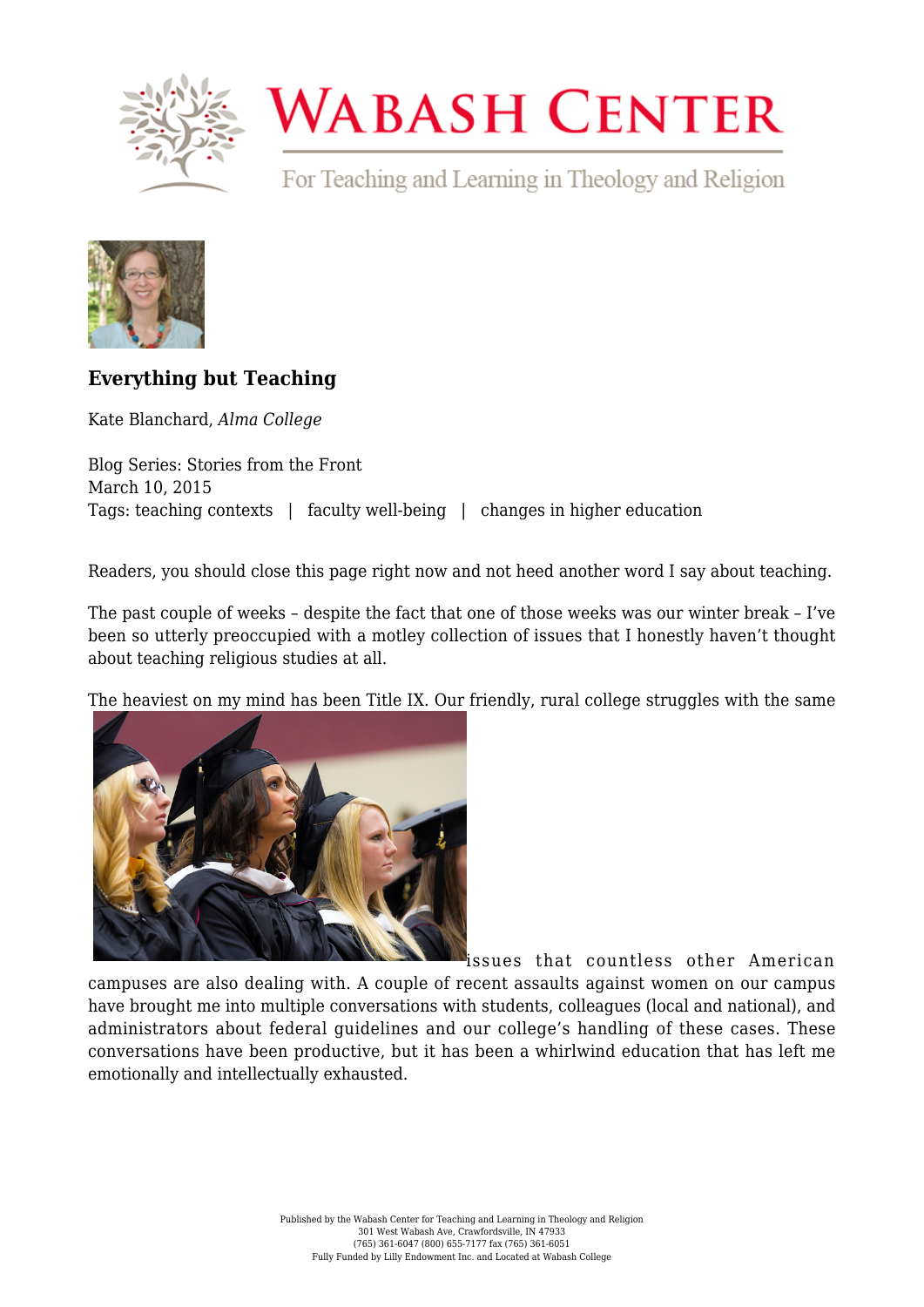Another issue on my mind is a speaker who is soon coming to our campus, [Dr. Ben Carson](http://www.alma.edu/live/news/452-pediatric-neurosurgeon-ben-carson-to-speak-at-alma). When we invited him a couple of years ago, he was known primarily as an impressive, Michigan-born pediatric neurosurgeon and author. Now he is also a Republican candidate for President, infamous for making (and quickly apologizing for) [ill-conceived statements](http://www.msnbc.com/the-last-word/ben-carsons-top-five-eyebrow-raising-comments) about things like marriage equality, earth science, and prison sex. Again, I've had countless meetings and conversations with faculty, students, and administrators about how the college should respond to his statements as well as to protests by alumni and community members.



Then the bomb was dropped about the closing

of [Sweet Briar College](http://chronicle.com/article/Sweet-Briar-s-Demise-Is-a/228231/?cid=at&utm_source=at&utm_medium=en), an institution very similar to where I work. Presumably Sweet Briar had a history of touting its excellent teaching and high student-faculty ratio, but that [apparently](http://www.washingtonpost.com/news/grade-point/wp/2015/03/04/shock-over-sweet-briars-closing-turns-to-determination-to-keep-college-alive/?postshare=9981425485074556) wasn't enough to save it in the current economic climate. I wonder how those faculty members feel who spent their entire careers focused on teaching, possibly only to make themselves less marketable now in academe.

Amid all these anxiety-producing things, I have managed to show up for my four courses (well, three and a half – it's a long story), and I have even been somewhat prepared for them. What I haven't done, though, is reflect on my pedagogy with any vigor. This often leaves me with the feeling of merely going through the motions, even when my students are pulling their weight in class and appear to be learning something despite me.

And yet, though these extraneous pressures often take away from my teaching, they are also in some very real way part of it. Those of us in small institutions [do not have the luxury](http://chronicle.com/article/You-Publish-We-Perish/190361/) of ignoring students' actual lives, even if we wanted to. Awareness that at least some of our students have encountered trauma in their extra-curricular lives shapes the way we understand and address them. Awareness that ignorance often sells to the voting public motivates us to enhance our students' critical-thinking skills. Awareness that our institutions could go belly-up any day inspires us to make the most of the 50 minutes we have *right now* to nudge the universe in the direction of compassionate justice.

Have you had times when you didn't have time or energy to think about teaching? Do you have strategies for making the time, finding the energy, and/or incorporating outside issues into